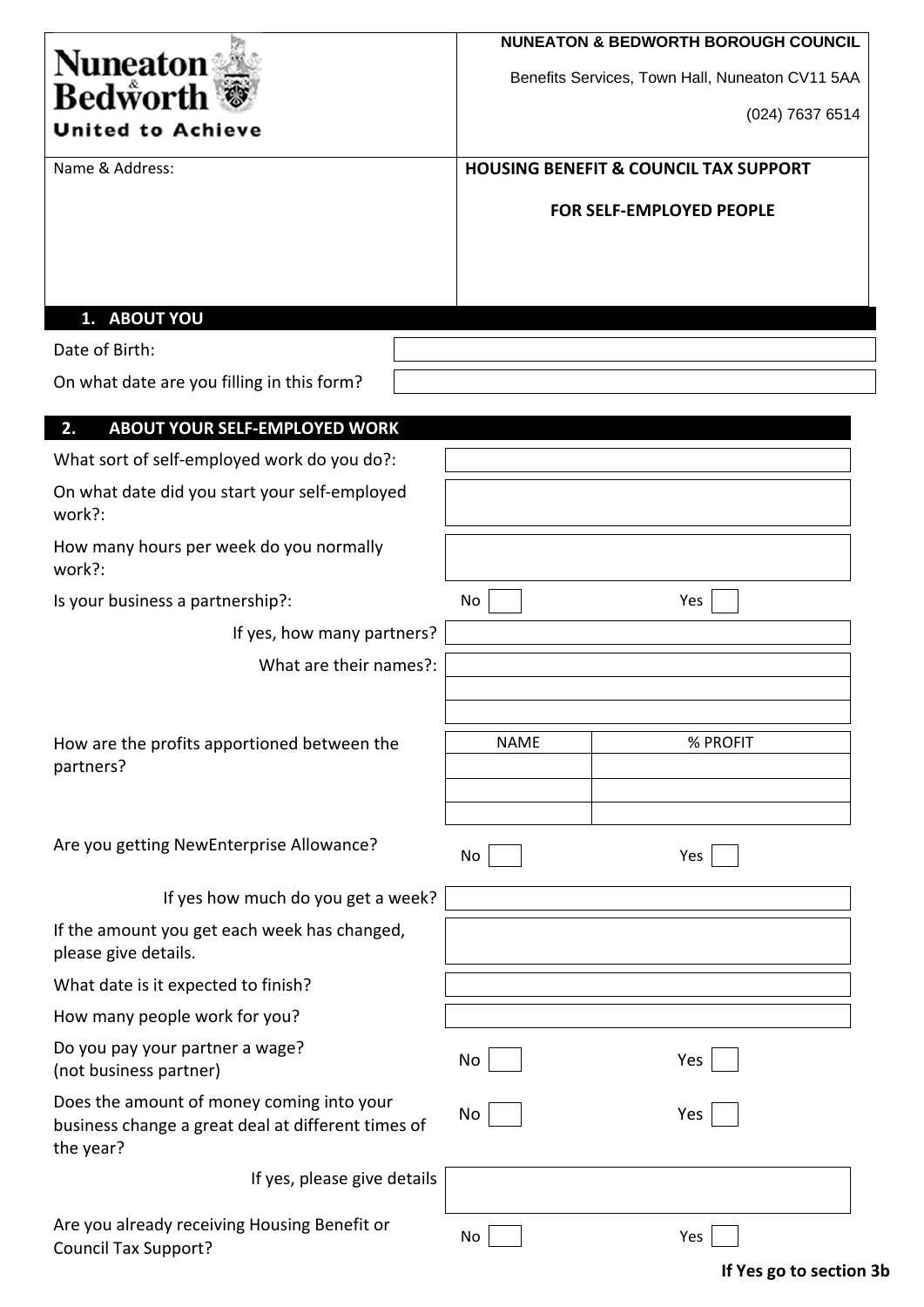## **3. INFORMATION REQUIRED FROM SELF‐EMPLOYED WORK**

| (Please read note 1 on enclosed notes before completing this section) |  |  |
|-----------------------------------------------------------------------|--|--|
|-----------------------------------------------------------------------|--|--|

#### **a) NEW CLAIMS**

| What dates do the details of your income and expenses cover? |      |                                  |    |
|--------------------------------------------------------------|------|----------------------------------|----|
| Actual income and expenses                                   | From |                                  | To |
|                                                              |      | <b>NOW CONTINUE TO SECTION 4</b> |    |
| b) REVIEW CLAIMS ONLY                                        |      |                                  |    |
| You last provided your details for the<br>period             | From |                                  | To |
| Please now provide details for the period                    | From |                                  | To |
|                                                              |      | <b>NOW CONTINUE TO SECTION 4</b> |    |

#### **4. ABOUT INCOME AND EXPENSES FROM SELF‐EMPLOYED WORK**

| In the month you are telling us about were there any<br>full weeks when you were unable to trade?                                                      |             | From | To |
|--------------------------------------------------------------------------------------------------------------------------------------------------------|-------------|------|----|
| <b>For example:</b> - Because of illness or<br>holidays. By a full week we mean<br>the days beginning on a Monday<br>and ending on a Sunday. Only give | Because of: |      |    |
| details of full weeks when no<br>business activities such as actual                                                                                    |             | From | To |
| work and things like looking for<br>work, providing estimates or book-<br>keeping took place.                                                          | Because of: |      |    |

Do not include income and expenses received during these periods in the details on section 5 and 6.

### **5. GROSS INCOME FROM SELF‐EMPLOYED WORK**

*(Please read note 2 on enclosed notes before completing this section)*

ACTUAL GROSS INCOME (£)

| Money received for sale of goods, produce and work done | £            |
|---------------------------------------------------------|--------------|
| Tips and commission                                     | $\mathbf f$  |
| Business Start-up Allowance or New Enterprise Allowance | $\mathbf f$  |
| Rent received                                           | $\mathbf f$  |
| Interest from Investments                               | f            |
| Other income                                            | $\mathbf{f}$ |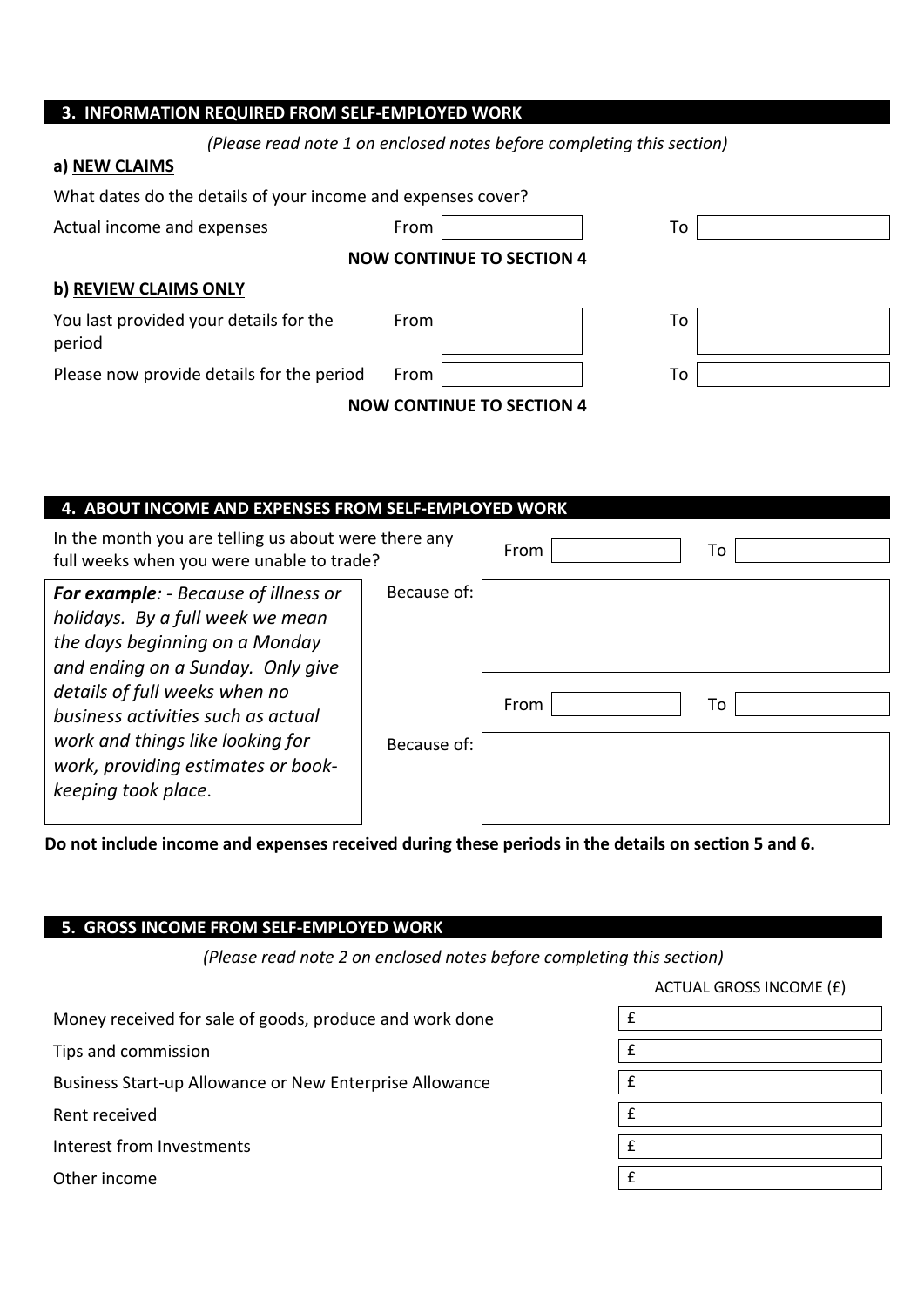## **6. EXPENSES FROM YOUR SELF‐EMPLOYED WORK**

*(Please read note 3 on enclosed notes before completing this section)*

|                                                                                   | <b>ACTUAL BUSINESS EXPENSE (£)</b> | % FOR PRIVATE USE |
|-----------------------------------------------------------------------------------|------------------------------------|-------------------|
| Purchase of stock for resale                                                      | £                                  | $\%$              |
| <b>Closing Stock</b>                                                              | £                                  | %                 |
| <b>Opening Stock</b>                                                              | £                                  | %                 |
| <b>Stock Insurance</b>                                                            | £                                  | $\%$              |
| <b>Goods and Materials</b>                                                        | £                                  | $\%$              |
| Replacement small tools                                                           | £                                  | $\%$              |
| Vehicle fuel<br>(do not include expense for travelling to and from work)          | £                                  | %                 |
| Vehicle running expenses<br>(including road tax, insurance, cleaning and repairs) | £                                  | %                 |
| Travel                                                                            | £                                  | $\%$              |
| Accountancy                                                                       | £                                  | %                 |
| Legal services                                                                    | £                                  | $\%$              |
| <b>Business Rent</b>                                                              | £                                  | $\%$              |
| <b>Business Rates or Council Tax</b>                                              | £                                  | %                 |
| Water rates                                                                       | £                                  | $\%$              |
| Mortgage interest                                                                 | £                                  | %                 |
| Property insurance                                                                | £                                  | %                 |
| Gas, electricity                                                                  | £                                  | $\%$              |
| Fuel costs, not vehicle                                                           | £                                  | $\%$              |
| Repairs, maintenance and cleaning                                                 | £                                  | $\%$              |
| Telephones                                                                        | £                                  | %                 |
| Stationery, printing and post                                                     | £                                  | $\%$              |
| Advertising                                                                       | £                                  | $\%$              |
| Staff wages (incl. NI contributions)                                              | £                                  | $\%$              |
| Partners wages (incl. NI contributions)<br>(not business partner)                 | $\mathbf f$                        | %                 |
| Other insurance for business<br>(not NI contributions)                            | $\pmb{\mathsf{f}}$                 | %                 |
| <b>Bank Charges</b>                                                               | £                                  | %                 |
| Total loan or HP repayments<br>(for replacement items only)                       | £                                  | %                 |
| Loan or HP interest<br>(for new or additional items only)                         | £                                  | %                 |
| Interest on Business loans                                                        | $\pmb{\mathsf{f}}$                 | %                 |
| Other Expenses - please give details                                              |                                    |                   |
|                                                                                   | $\pmb{\mathsf{f}}$                 | %                 |
|                                                                                   | £                                  | %                 |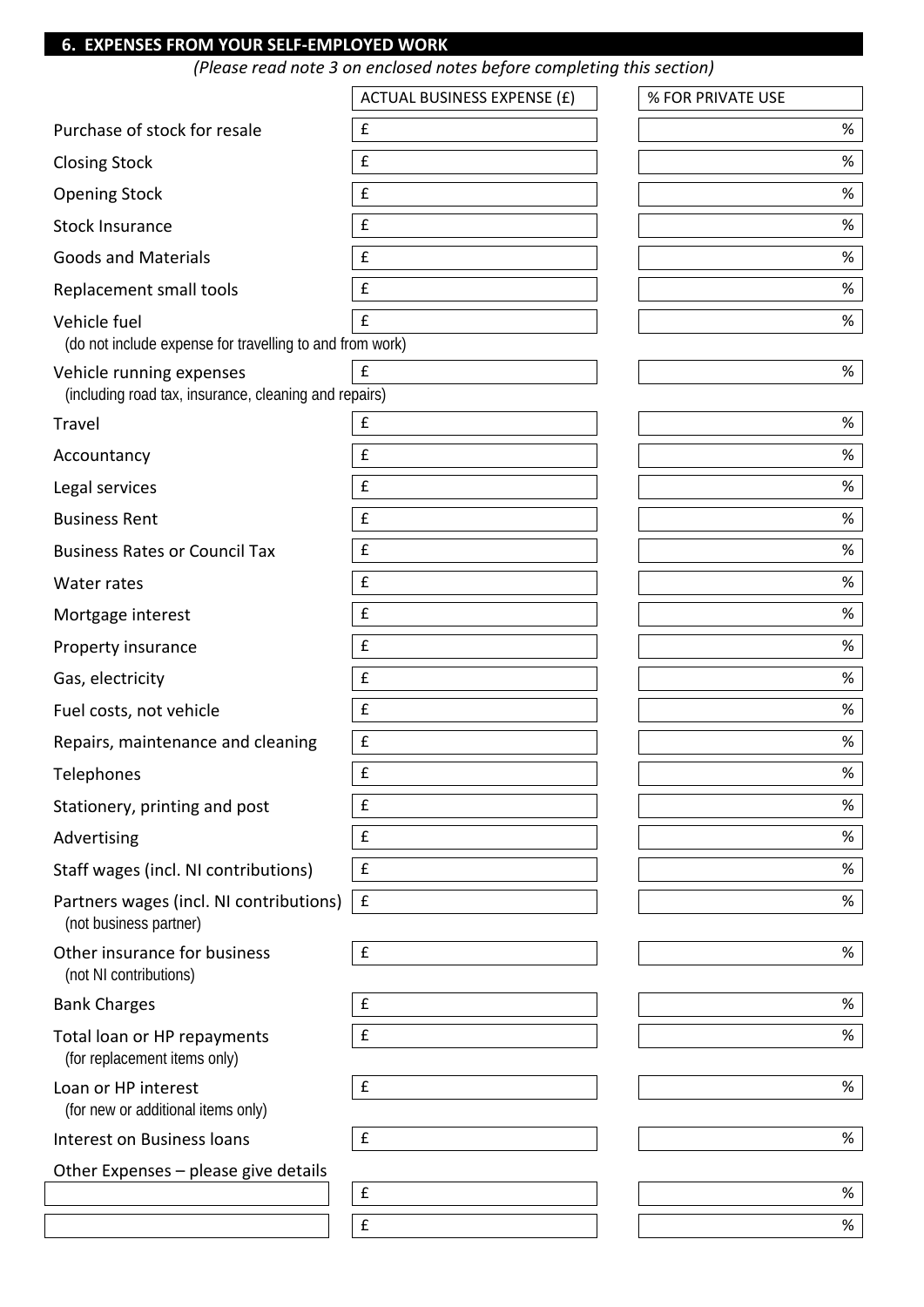|                                                                                                     | 6. EXPENSES FROM YOUR SELF-EMPLOYED WORK (continued)                  |             |                                                                                       |
|-----------------------------------------------------------------------------------------------------|-----------------------------------------------------------------------|-------------|---------------------------------------------------------------------------------------|
|                                                                                                     | (Please read note 3 on enclosed notes before completing this section) |             |                                                                                       |
| Are you registered for V.A.T?                                                                       |                                                                       | No          | Yes                                                                                   |
| If yes, how much V.A.T. have you paid to HM Custom and Excise?                                      |                                                                       |             | £                                                                                     |
|                                                                                                     | how much V.A.T. have you received from HM Custom and Excise?          |             | $\pmb{\mathsf{f}}$                                                                    |
| Do you have your accounts<br>audited and prepared into a<br>Trading and Profit and Loss<br>Account? |                                                                       | No          | Yes                                                                                   |
| If yes when does your<br>accounting year end?                                                       |                                                                       |             |                                                                                       |
| What month are your<br>accounts usually available?                                                  |                                                                       | ready       | Please provide these when                                                             |
|                                                                                                     |                                                                       |             |                                                                                       |
| 7. MORE ABOUT YOUR SELF-EMPLOYMENT WORK                                                             |                                                                       |             |                                                                                       |
| Do you pay money towards a private<br>pension?                                                      | No                                                                    |             | Yes                                                                                   |
| Do not tell us about life insurance policies and                                                    |                                                                       |             |                                                                                       |
|                                                                                                     |                                                                       |             |                                                                                       |
|                                                                                                     | If Yes, how much<br>endowment policies.<br>much you pay               | $\mathbf f$ | every<br>Please send us a copy of the most recent pension document which shows us how |
| Does your business use any buildings or<br>land other than your home?                               | Νo                                                                    |             | Yes                                                                                   |
| If yes, Please give details                                                                         |                                                                       |             |                                                                                       |
|                                                                                                     |                                                                       |             |                                                                                       |
| Does your business use any plant,<br>machinery, vehicles or other equipment?                        | No                                                                    |             | Yes                                                                                   |
| If yes, Please give details                                                                         |                                                                       |             |                                                                                       |
|                                                                                                     |                                                                       |             |                                                                                       |

### **8. DECLARATION**

- **I understand** that if I give information that is incorrect or incomplete, I will be liable for prosecution.
- **I** declare that the information I have given in this form is true and complete and I will tell you if there are any changes – I have read note 4 on the enclosed notes.

| Signature               |  |
|-------------------------|--|
| Date                    |  |
| <b>Business Address</b> |  |
|                         |  |
| Phone Number            |  |
| <b>Email Address</b>    |  |